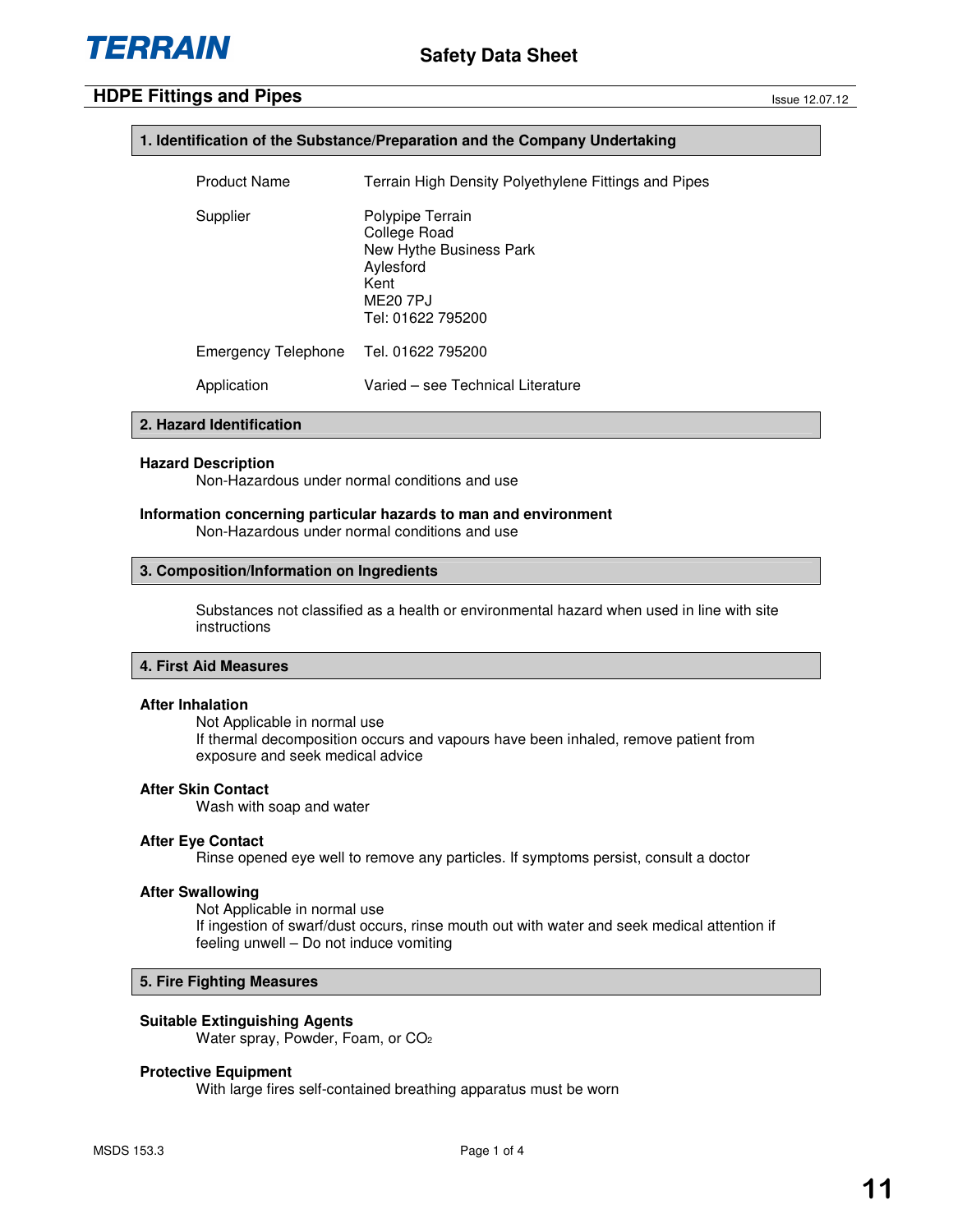

## **5. Fire Fighting Measures (continued)**

#### **Additional Information**

If immediate actions fail to extinguish, evacuate the area – Combustion of product produces toxic gases and fumes including Carbon Monoxide and Carbon Dioxide

## **6. Accidental Release Measures**

## **Personnel related Safety Precautions**

Not applicable

## **Measures for Environmental Protection**

Not applicable

#### **Measures for Cleaning/Collecting**

Material should be collected in clean containers and recycled where possible

## **7. Handling and Storage**

#### **Handling**

Use in accordance with Site Work Instructions Gloves should be worn if sharp edges present a risk of cut

#### **Storage**

Store in accordance with Site Work Instructions Store away from sources of ignition

#### **8. Exposure Control/Personal Protection**

#### **Exposure Limits**

Not Applicable – substance is classified as non-hazardous

## **Personal Protective Equipment**

## **General protective and hygienic measures**

Wash hands before breaks and at the end of work Avoid contact with the eyes

## **Respiratory Protection**

Wear suitable dust mask if cutting operation creates dust

#### **Protection of Hands**

Abrasive resistant gloves should be worn to reduce the potential risk of small cuts and abrasions, which may occur during the installation process

#### **Eye Protection**

Suitable safety goggles should be worn to reduce the potential risk due to cutting swarf and dust

#### **Body Protection**

Not Applicable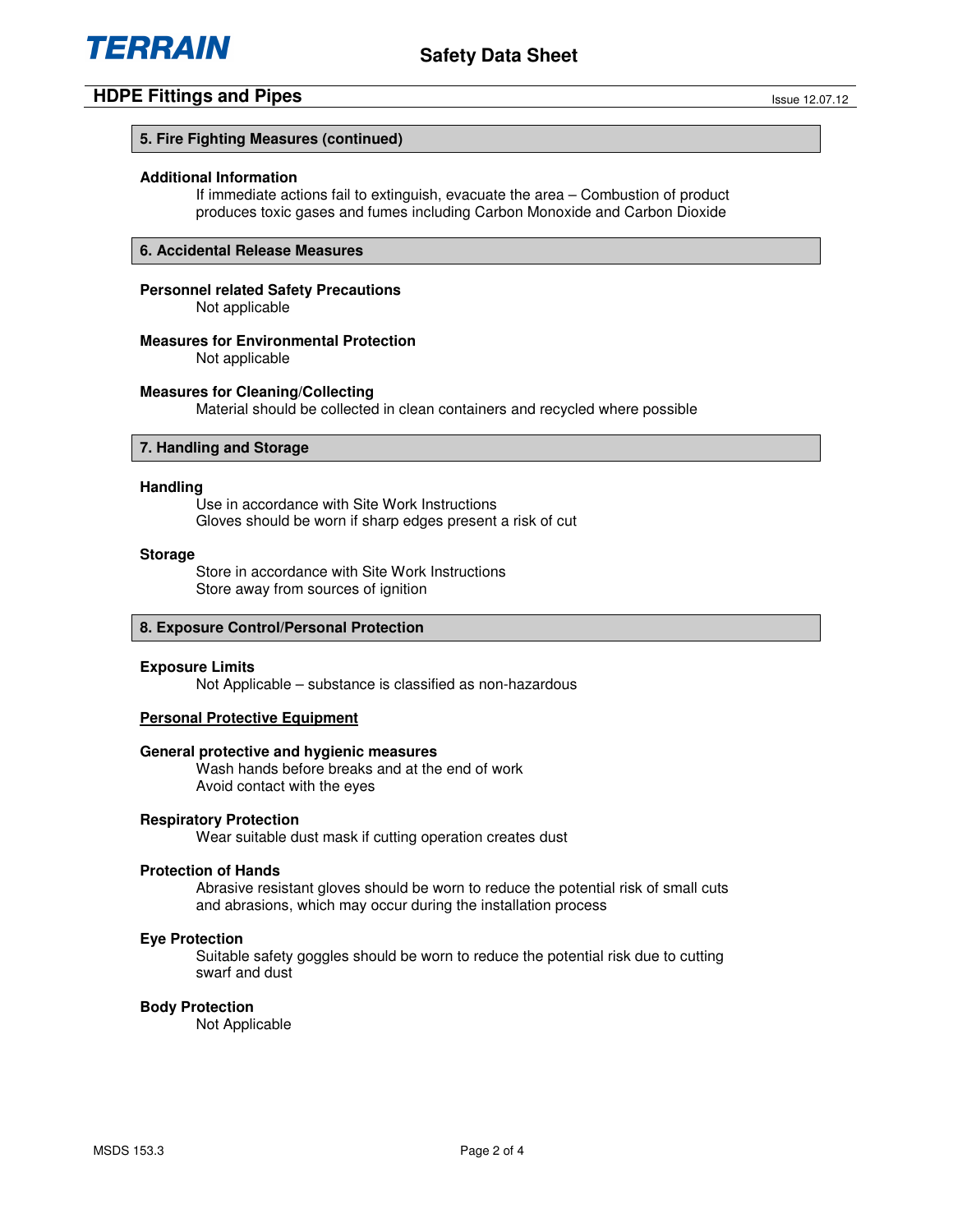## **9. Physical and Chemical Properties**

# **General Information**

Solid – Fittings and Pipes Colour Black Odour **Odourless** Ignition temperature >300ºC Thermal Decomposition >300°C<br>Melting Point/Range 110 - 140°C Melting Point/Range<br>Danger of Explosion Danger of Explosion Product is not explosive<br>Density 0.9 - 1.0  $\alpha/m^3$  at 20 °C  $0.9 - 1.0$  g/m<sup>3</sup> at 20 $^{\circ}$ C<br>Insoluble Solubility in water

## **10. Stability and Reactivity**

#### **Stability**

HDPE is stable if used according to specification and standard practice

#### **Dangerous Reactions**

No dangerous reactions known

#### **Dangerous Decomposition Products**

Fire or high temperatures create carbon monoxide and carbon dioxide fumes

## **11. Toxicological Information**

#### **Acute Toxicity**

Not Applicable

## **Primary Irritant Effect**

#### **On the Skin**

No irritant effect

#### **On the Eye**

No irritating effect

## **Sensitisation**

No sensitising effect known

#### **12. Ecological Information**

## **General Notes**

There are no known adverse effects to the environment, animals or plant life

## **13. Disposal Considerations**

#### **Product Recommendation**

Recycle where possible Disposal according to local and national regulations

## **Packaging Recommendation**

Recycle where possible. Disposal according to local and national regulations